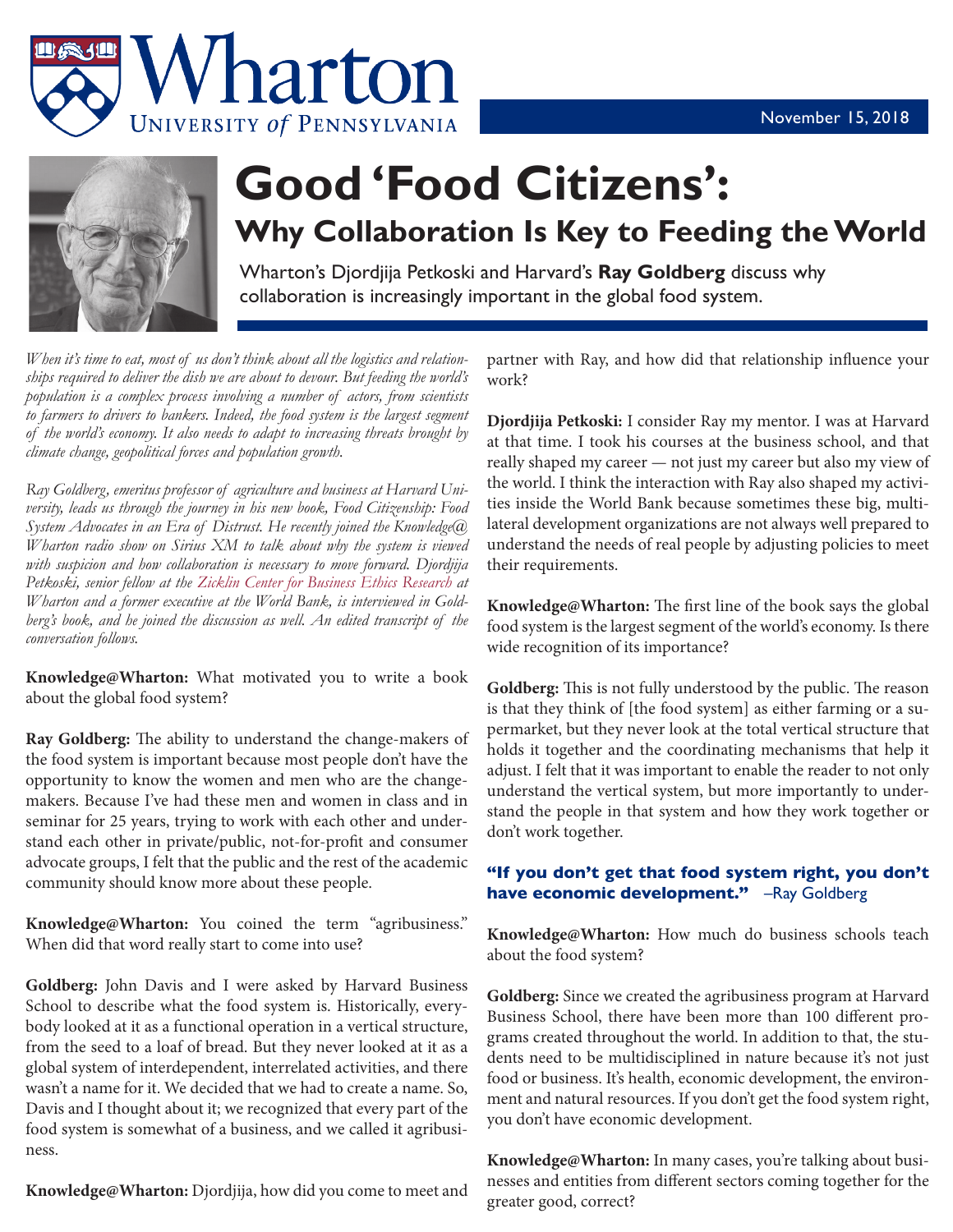**Goldberg:** Absolutely. And it's educating people with disciplines in health, nutrition, economic development, government, business and public policy to understand that. Our students understand that because they cross-register at all these various departments to better understand and be better prepared to work in the field.

**Petkoski:** I still believe that much more needs to be done, and it's not just a [concern] for business schools. I think it's also important for the big, multinational companies that operate in this space to clearly communicate that these are the kind of people they need for the 21st century in order to be competitive.

**Knowledge@Wharton:** Do we need to have even more focus on some of these cross-sector partnerships in order to head where we need to go in the next 40 to 50 years?

**Goldberg:** Absolutely. Just think of the promise in information technology, Silicon Valley, etc. Overnight, you get Amazon coming into this system and changing the rules. To the extent Amazon understands what an integrated food system is all about, it will be better positioned to take a leadership role in changing the system in a positive way.

**Knowledge@Wharton:** In this book, you interviewed people with a range of thoughts and opinions on this topic. How did you choose them?

**Goldberg:** I wanted to make sure that the women and men that I picked represented the change-makers in the food system. I wanted to make sure I had the most constructive critics of the food system who could enumerate all the things that were wrong with that system. I wanted to find people who were creating new relationships, such as dispute resolution, so that migrant workers and business people could work together.

**Knowledge@Wharton:** Why did you include Djordjija in the book?

## **"If they are big, if they are multinational, they have all the knowledge in the world."** –Djordjija Petkoski

**Goldberg:** It was critical because most of the malnourishment and poverty that exists in the world exists in the food system. At the World Bank and now at Wharton, Djordjija has been a pioneer in looking at the food system and at how a malnourished, impoverished person who is a subsistence farmer can become part of the commercial food system. He is the one who has stressed that you have to work across the system vertically and horizontally in order to make that system work more effectively, and that we need to have case studies like chain irrigation in India, where they not only help the farmers get water resources but help them have a guaranteed market.

**Petkoski:** [My] interaction with you and the other change-makers really helped me to start changing the way the World Bank was approaching these issues. Particularly in the context of malnutrition, it was very critical to bring on board the private sector and big multinationals [to work with governments], not as a philanthropic engagement, but [because] it's something absolutely critical for them to compete. That is the critical thing I was pushing there.

**Knowledge@Wharton:** Djordjija, do multinational companies often think they are simply helping out by providing some resources rather than fully understanding their role in the process?

**Petkoski:** [There is this] illusion. If they are big, if they are multinational, they have all the knowledge in the world. The first lecture I gave at Wharton was about Nike and the problem they have with child labor. It's unbelievable. A company of that reputation [can] make these kinds of mistakes? The engagement with the private sector was also creating opportunities for these companies to understand they have to change their core business, and that change will not come without access to relevant knowledge.

**Knowledge@Wharton:** Ray, why has there not been enough discussion about these topics?

**Goldberg:** First of all, I think that it took a revolution for the medical community to realize that nutrition was more important than popping pills. It took a while for the medical schools to realize that the food system was more important than the pharmaceutical system in terms of health. … [A] person can use food as well as pharmaceuticals to cure the problem they have.

**Knowledge@Wharton:** How is technology playing a role?

**Goldberg:** Technology is playing a role in several dimensions. It's not only playing a role in health in terms of identifying diseases and relating it to the individual human or plants or animals. It's also playing a role in evaluating land and water usage that can produce unique crops that have pharmaceutical properties, which are then enabling the farmer to make a better living by developing something that's not only food but something that fights diseases and improves the health of the consumer. In addition, the science is in its infancy in terms of productivity, in terms of providing alternatives to meat and using cell cultures so that we don't have to use so much land and water to produce animals and poultry. A whole revolution is occurring that changes who are the major change-makers, but also what they do.

The most important thing that I think you should realize is that the food system has changed from being a transactional operation to a collaborative operation. It's not just how much cheaper you can buy something or how much more you can sell something for, but how you work together to make the system more effective and more responsive to consumers' nutritional needs, economic needs, and doing it in a way that improves the environment.

**Knowledge@Wharton:** What are the specific benefits of collaboration on this issue?